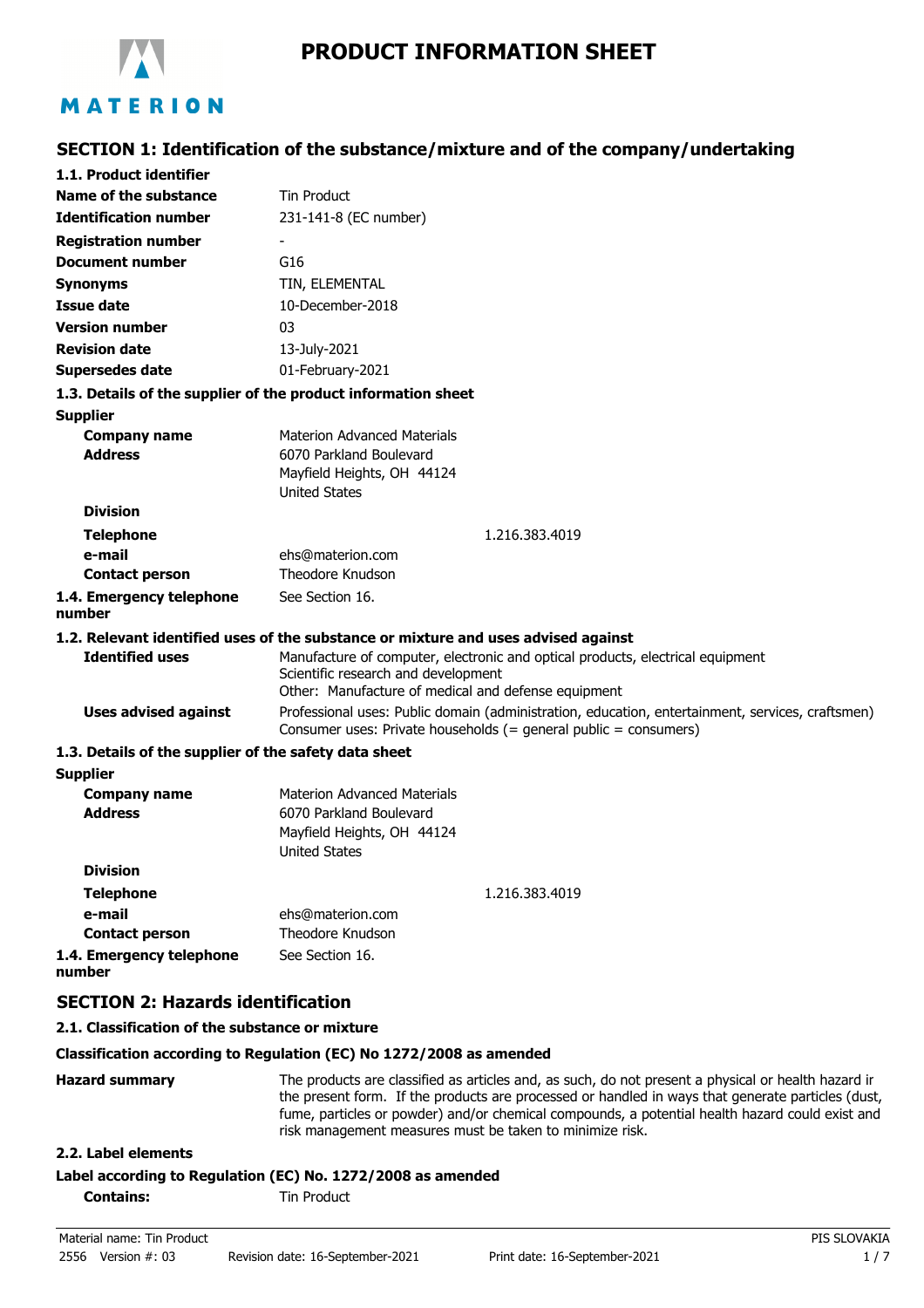| <b>Hazard pictograms</b>          | None.                                                                                                                                                                                                                                                                 |
|-----------------------------------|-----------------------------------------------------------------------------------------------------------------------------------------------------------------------------------------------------------------------------------------------------------------------|
| Signal word                       | None.                                                                                                                                                                                                                                                                 |
| <b>Hazard statements</b>          | The material as sold in solid form is generally not considered hazardous. However, if the process<br>involves grinding, melting, cutting or any other process that causes a release of dust or fumes,<br>hazardous levels of airborne particulate could be generated. |
| <b>Precautionary statements</b>   |                                                                                                                                                                                                                                                                       |
| <b>Prevention</b>                 | Observe good industrial hygiene practices.                                                                                                                                                                                                                            |
| <b>Response</b>                   | Not available.                                                                                                                                                                                                                                                        |
| <b>Storage</b>                    | Store away from incompatible materials.                                                                                                                                                                                                                               |
| <b>Disposal</b>                   | Not available.                                                                                                                                                                                                                                                        |
| Supplemental label<br>information | None.                                                                                                                                                                                                                                                                 |
| 2.3. Other hazards                | None known.                                                                                                                                                                                                                                                           |

## **SECTION 3: Composition/information on ingredients**

## **3.1. Substances**

### **General information**

| <b>Chemical name</b> | %                        | No.                          | CAS-No. / EC REACH Registration No. Index No. |                          | <b>Notes</b> |
|----------------------|--------------------------|------------------------------|-----------------------------------------------|--------------------------|--------------|
| Tin Product          | 100                      | 7440-31-5<br>$231 - 141 - 8$ | $\overline{\phantom{a}}$                      | $\overline{\phantom{a}}$ | #            |
|                      | <b>Classification: -</b> |                              |                                               |                          |              |

# **SECTION 4: First aid measures**

Ensure that medical personnel are aware of the material(s) involved, and take precautions to protect themselves. **General information**

### **4.1. Description of first aid measures**

| <b>Inhalation</b>                                                      | Call a physician if symptoms develop or persist.           |
|------------------------------------------------------------------------|------------------------------------------------------------|
| <b>Skin contact</b>                                                    | Get medical attention if irritation develops and persists. |
| Eye contact                                                            | Get medical attention if irritation develops and persists. |
| <b>Ingestion</b>                                                       | Get medical advice/attention if you feel unwell.           |
| 4.2. Most important<br>symptoms and effects, both<br>acute and delayed | None known.                                                |
| 4.3. Indication of any<br>immediate medical attention                  | Treat symptomatically.                                     |

# **SECTION 5: Firefighting measures**

**and special treatment**

**needed**

| <b>General fire hazards</b>                                                                | No unusual fire or explosion hazards noted.                                                |
|--------------------------------------------------------------------------------------------|--------------------------------------------------------------------------------------------|
| 5.1. Extinguishing media<br>Suitable extinguishing<br>media                                | Powder. Dry sand. Use methods for the surrounding fire.                                    |
| Unsuitable extinguishing<br>media                                                          | None known.                                                                                |
| 5.2. Special hazards arising<br>from the substance or<br>mixture                           | This product is not flammable.                                                             |
| 5.3. Advice for firefighters<br><b>Special protective</b><br>equipment for<br>firefighters | Wear suitable protective equipment.                                                        |
| <b>Special firefighting</b><br>procedures                                                  | Use water spray to cool unopened containers.                                               |
| <b>Specific methods</b>                                                                    | Use standard firefighting procedures and consider the hazards of other involved materials. |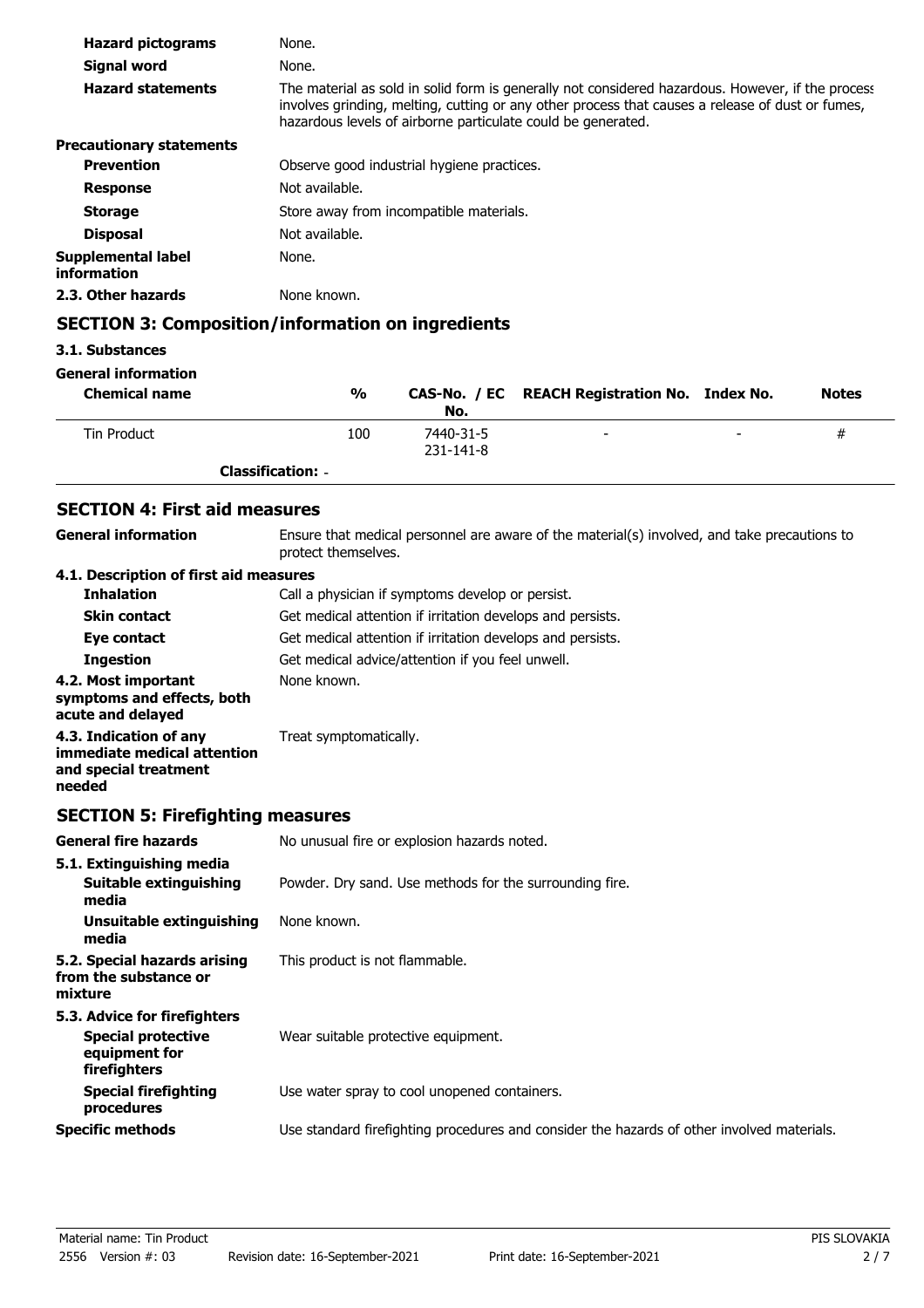## **SECTION 6: Accidental release measures**

|                                                              | 6.1. Personal precautions, protective equipment and emergency procedures |
|--------------------------------------------------------------|--------------------------------------------------------------------------|
| For non-emergency<br>personnel                               | Keep unnecessary personnel away.                                         |
| For emergency<br>responders                                  | Keep unnecessary personnel away.                                         |
| 6.2. Environmental<br>precautions                            | Collect spillage.                                                        |
| 6.3. Methods and material for<br>containment and cleaning up | Collect spillage.                                                        |
| 6.4. Reference to other<br>sections                          | Not available.                                                           |
|                                                              |                                                                          |

## **SECTION 7: Handling and storage**

| 7.1. Precautions for safe<br>handling                                   | Avoid prolonged exposure. Observe good industrial hygiene practices. |
|-------------------------------------------------------------------------|----------------------------------------------------------------------|
| 7.2. Conditions for safe<br>storage, including any<br>incompatibilities | Not available.                                                       |
| 7.3. Specific end use(s)                                                | Not available.                                                       |

# **SECTION 8: Exposure controls/personal protection**

## **8.1. Control parameters**

### **Occupational exposure limits**

| Slovakia. OELs. Regulation No. 300/2007 concerning protection of health in work with chemical agents<br><b>Material</b><br><b>Value</b><br>Type |      |                  |
|-------------------------------------------------------------------------------------------------------------------------------------------------|------|------------------|
| Tin Product (CAS<br>7440-31-5)                                                                                                                  | STEL | $4 \text{ mg/m}$ |
|                                                                                                                                                 | TWA  | $2 \text{ mg/m}$ |
| EU, Indiastive Evanguar Linit Values in Binestines 04 (222 (EEC, 2000 (20 (EC, 2006 (4E (EC, 2000 (464 (EU)                                     |      |                  |

### **EU. Indicative Exposure Limit Values in Directives 91/322/EEC, 2000/39/EC, 2006/15/EC, 2009/161/EU, 2017/164/EU**

| <b>Material</b>                                      | <b>Type</b>                                                                                                                                                                                                                                                                                                                                                                                            | <b>Value</b>                                                                                                                                                                                        |  |
|------------------------------------------------------|--------------------------------------------------------------------------------------------------------------------------------------------------------------------------------------------------------------------------------------------------------------------------------------------------------------------------------------------------------------------------------------------------------|-----------------------------------------------------------------------------------------------------------------------------------------------------------------------------------------------------|--|
| Tin Product (CAS<br>7440-31-5)                       | <b>TWA</b>                                                                                                                                                                                                                                                                                                                                                                                             | $2$ mg/m $3$                                                                                                                                                                                        |  |
| <b>Biological limit values</b>                       | No biological exposure limits noted for the ingredient(s).                                                                                                                                                                                                                                                                                                                                             |                                                                                                                                                                                                     |  |
| <b>Recommended monitoring</b><br>procedures          | Follow standard monitoring procedures.                                                                                                                                                                                                                                                                                                                                                                 |                                                                                                                                                                                                     |  |
| Derived no effect levels<br>(DNELs)                  | Not available.                                                                                                                                                                                                                                                                                                                                                                                         |                                                                                                                                                                                                     |  |
| <b>Predicted no effect</b><br>concentrations (PNECs) | Not available.                                                                                                                                                                                                                                                                                                                                                                                         |                                                                                                                                                                                                     |  |
| <b>Exposure guidelines</b>                           | This material does not have established exposure limits.                                                                                                                                                                                                                                                                                                                                               |                                                                                                                                                                                                     |  |
| 8.2. Exposure controls                               |                                                                                                                                                                                                                                                                                                                                                                                                        |                                                                                                                                                                                                     |  |
| <b>Appropriate engineering</b><br>controls           | Good general ventilation (typically 10 air changes per hour) should be used. Ventilation rates should<br>be matched to conditions. If applicable, use process enclosures, local exhaust ventilation, or other<br>engineering controls to maintain airborne levels below recommended exposure limits. If exposure<br>limits have not been established, maintain airborne levels to an acceptable level. |                                                                                                                                                                                                     |  |
|                                                      | Individual protection measures, such as personal protective equipment                                                                                                                                                                                                                                                                                                                                  |                                                                                                                                                                                                     |  |
| <b>General information</b>                           | As a standard hygiene practice, wash hands before eating or smoking.                                                                                                                                                                                                                                                                                                                                   |                                                                                                                                                                                                     |  |
| Eye/face protection                                  | Wear safety glasses with side shields (or goggles).                                                                                                                                                                                                                                                                                                                                                    |                                                                                                                                                                                                     |  |
| <b>Skin protection</b>                               |                                                                                                                                                                                                                                                                                                                                                                                                        |                                                                                                                                                                                                     |  |
| - Hand protection                                    |                                                                                                                                                                                                                                                                                                                                                                                                        | Wear gloves to prevent metal cuts and skin abrasions during handling.                                                                                                                               |  |
| - Other                                              | Use personal protective equipment as required.                                                                                                                                                                                                                                                                                                                                                         |                                                                                                                                                                                                     |  |
| <b>Respiratory protection</b>                        |                                                                                                                                                                                                                                                                                                                                                                                                        | In case of insufficient ventilation, wear suitable respiratory equipment.                                                                                                                           |  |
| <b>Thermal hazards</b>                               | Wear appropriate thermal protective clothing, when necessary.                                                                                                                                                                                                                                                                                                                                          |                                                                                                                                                                                                     |  |
| <b>Hygiene measures</b>                              | remove contaminants.                                                                                                                                                                                                                                                                                                                                                                                   | Always observe good personal hygiene measures, such as washing after handling the material and<br>before eating, drinking, and/or smoking. Routinely wash work clothing and protective equipment to |  |
| Material name: Tin Product                           |                                                                                                                                                                                                                                                                                                                                                                                                        | PIS SLOVAKIA                                                                                                                                                                                        |  |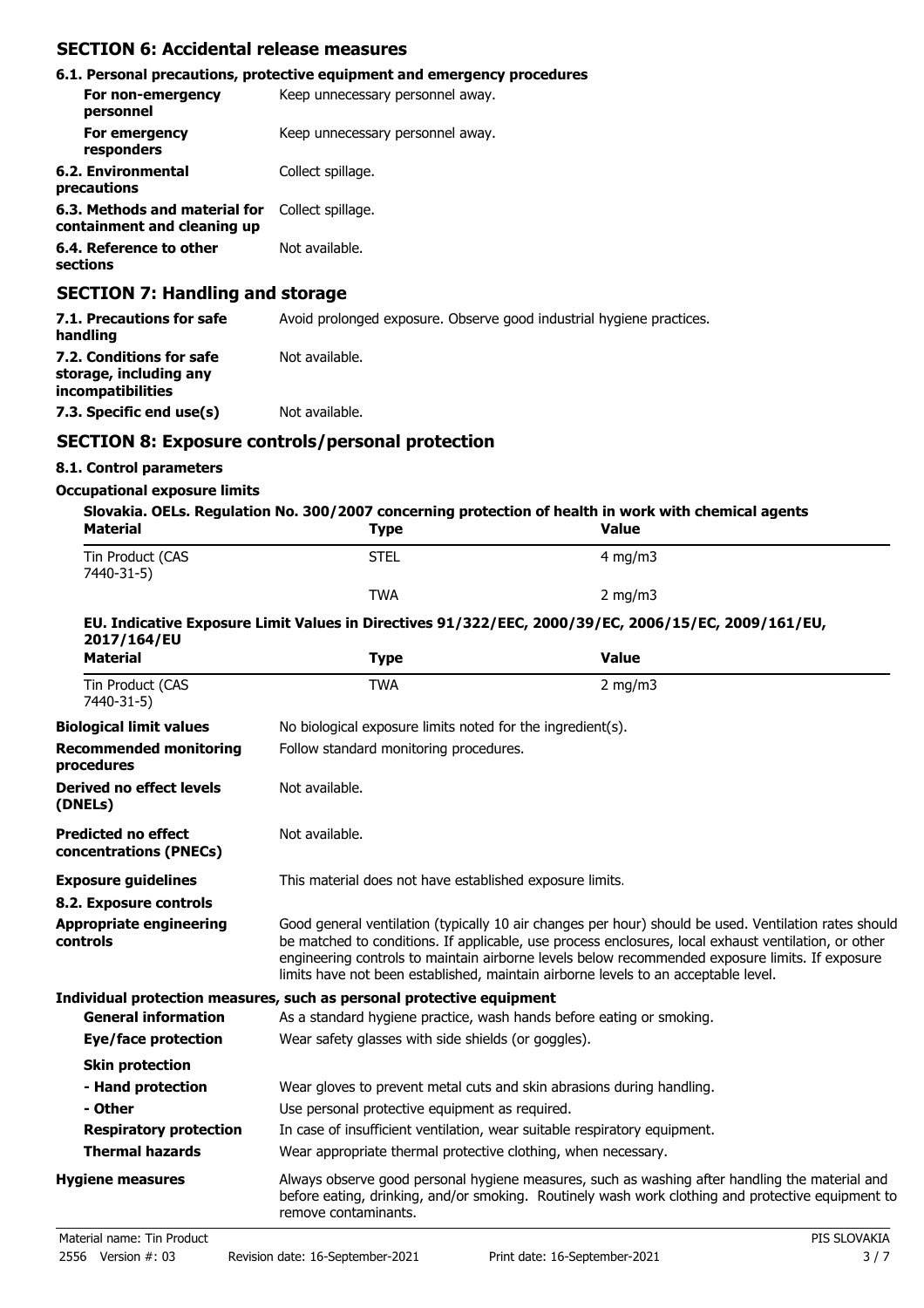# **SECTION 9: Physical and chemical properties**

# **9.1. Information on basic physical and chemical properties**

| <b>Appearance</b>                                 |                      |
|---------------------------------------------------|----------------------|
| <b>Physical state</b>                             | Solid.               |
| Form                                              | Solid.               |
| Colour                                            | Silver-white.        |
| Odour                                             | None.                |
| <b>Odour threshold</b>                            | Not applicable.      |
| pH                                                | Not applicable.      |
| <b>Melting point/freezing point</b>               | 231,9 °C (449,42 °F) |
| Initial boiling point and<br>boiling range        | Not applicable.      |
| <b>Flash point</b>                                | Not applicable.      |
| <b>Evaporation rate</b>                           | Not applicable.      |
| Flammability (solid, gas)                         | None known.          |
| Upper/lower flammability or explosive limits      |                      |
| <b>Flammability limit - lower</b><br>(%)          | Not applicable.      |
| <b>Flammability limit -</b><br>upper $(\% )$      | Not applicable.      |
| <b>Vapour pressure</b>                            | Not applicable.      |
| <b>Vapour density</b>                             | Not applicable.      |
| <b>Relative density</b>                           | Not applicable.      |
| Solubility(ies)                                   |                      |
| <b>Solubility (water)</b>                         | Insoluble            |
| <b>Partition coefficient</b><br>(n-octanol/water) | Not applicable.      |
| <b>Auto-ignition temperature</b>                  | Not applicable.      |
| <b>Decomposition temperature</b>                  | Not applicable.      |
| <b>Viscosity</b>                                  | Not applicable.      |
| <b>Explosive properties</b>                       | Not explosive.       |
| <b>Oxidising properties</b>                       | Not oxidising.       |
| 9.2. Other information                            |                      |
| <b>Density</b>                                    | 7,26 g/cm3 estimated |
| <b>Dynamic viscosity</b>                          | Not applicable.      |
| <b>Dynamic viscosity</b><br>temperature           | Not applicable.      |
| <b>Kinematic viscosity</b>                        | Not applicable.      |
| <b>Molecular formula</b>                          | Sn                   |
| Molecular weight                                  | 118,69 g/mol         |
| <b>Surface tension</b>                            | Not applicable.      |

# **SECTION 10: Stability and reactivity**

| 10.1. Reactivity                            | The product is stable and non-reactive under normal conditions of use, storage and transport |
|---------------------------------------------|----------------------------------------------------------------------------------------------|
| 10.2. Chemical stability                    | Material is stable under normal conditions.                                                  |
| 10.3. Possibility of hazardous<br>reactions | No dangerous reaction known under conditions of normal use.                                  |
| 10.4. Conditions to avoid                   | Contact with incompatible materials.                                                         |
| 10.5. Incompatible materials                | Acids. Chlorine.                                                                             |
| 10.6. Hazardous<br>decomposition products   | No hazardous decomposition products are known.                                               |

# **SECTION 11: Toxicological information**

**General information CCCUPATION** Occupational exposure to the substance or mixture may cause adverse effects.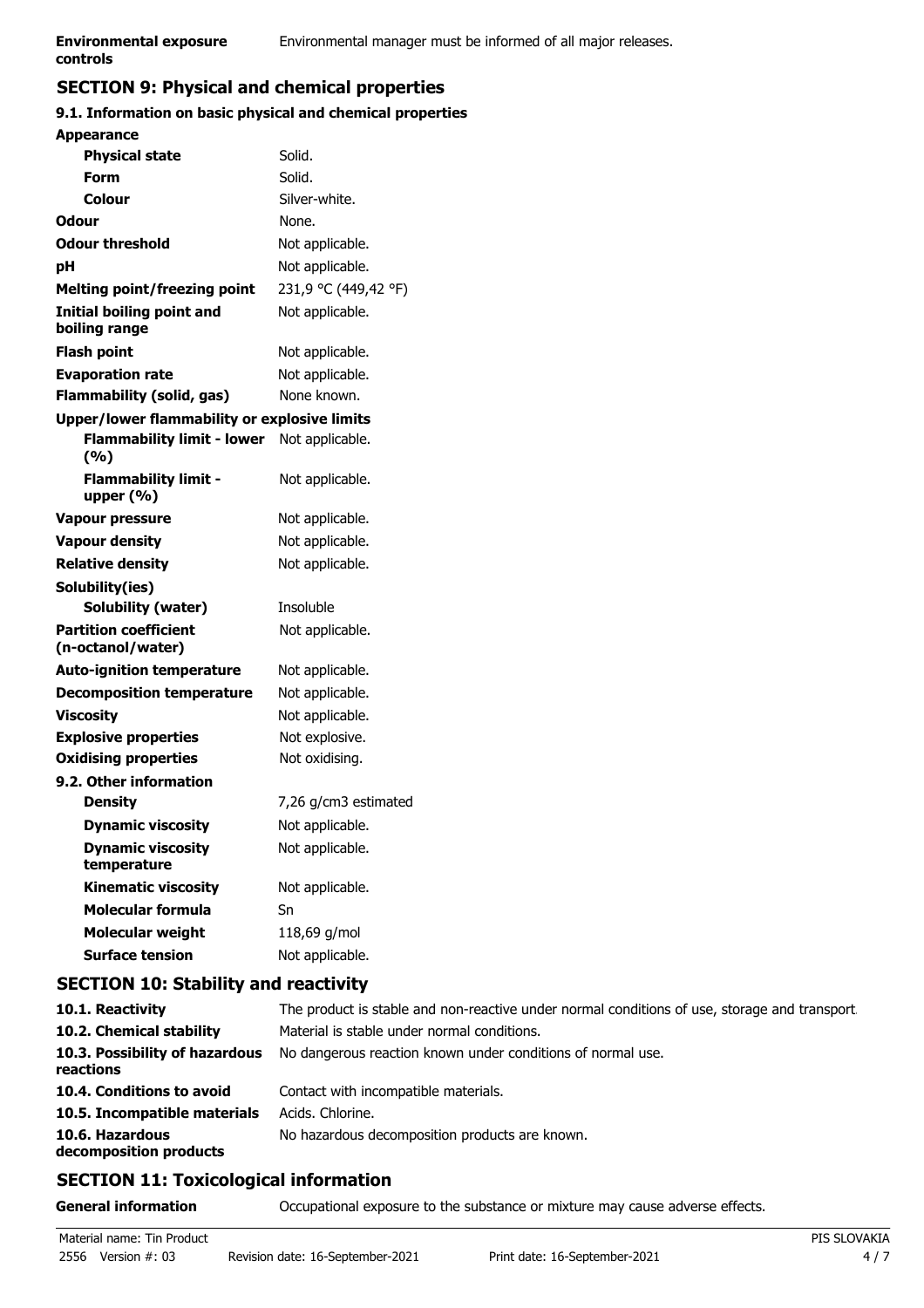### **Information on likely routes of exposure**

| <b>Inhalation</b>                                     | Not likely, due to the form of the product.               |
|-------------------------------------------------------|-----------------------------------------------------------|
| <b>Skin contact</b>                                   | Not likely, due to the form of the product.               |
| Eye contact                                           | Not likely, due to the form of the product.               |
| <b>Ingestion</b>                                      | Expected to be a low ingestion hazard.                    |
| <b>Symptoms</b>                                       | None known.                                               |
| 11.1. Information on toxicological effects            |                                                           |
| <b>Acute toxicity</b>                                 | No data available.                                        |
| <b>Skin corrosion/irritation</b>                      | Not relevant, due to the form of the product.             |
| Serious eye damage/eye<br>irritation                  | Not likely, due to the form of the product.               |
| <b>Respiratory sensitisation</b>                      | Not a respiratory sensitizer.                             |
| <b>Skin sensitisation</b>                             | Not a skin sensitiser.                                    |
| <b>Germ cell mutagenicity</b>                         | Not classified.                                           |
| Carcinogenicity                                       | Not classified.                                           |
| <b>Reproductive toxicity</b>                          | Not classified.                                           |
| Specific target organ toxicity<br>- single exposure   | Not classified.                                           |
| Specific target organ toxicity<br>- repeated exposure | Not classified.                                           |
| <b>Aspiration hazard</b>                              | Not an aspiration hazard.                                 |
| Mixture versus substance<br>information               | No information available.                                 |
| <b>Other information</b>                              | This product has no known adverse effect on human health. |

## **SECTION 12: Ecological information**

| 12.1. Toxicity                                            | The product is not classified as environmentally hazardous. However, this does not exclude the<br>possibility that large or frequent spills can have a harmful or damaging effect on the environment. |
|-----------------------------------------------------------|-------------------------------------------------------------------------------------------------------------------------------------------------------------------------------------------------------|
| 12.2. Persistence and<br>degradability                    | No data is available on the degradability of this product.                                                                                                                                            |
| 12.3. Bioaccumulative<br>potential                        | No data available.                                                                                                                                                                                    |
| <b>Partition coefficient</b><br>n-octanol/water (log Kow) | Not available.                                                                                                                                                                                        |
| <b>Bioconcentration factor (BCF)</b>                      | Not available.                                                                                                                                                                                        |
| 12.4. Mobility in soil                                    | No data available.                                                                                                                                                                                    |
| 12.5. Results of PBT and<br><b>vPvB</b> assessment        | Not a PBT or vPvB substance or mixture.                                                                                                                                                               |
| 12.6. Other adverse effects                               | No other adverse environmental effects (e.g. ozone depletion, photochemical ozone creation<br>potential, endocrine disruption, global warming potential) are expected from this component.            |

# **SECTION 13: Disposal considerations**

### **13.1. Waste treatment methods**

| <b>Residual waste</b>                  | Dispose of in accordance with local regulations. Empty containers or liners may retain some product<br>residues. This material and its container must be disposed of in a safe manner (see: Disposal<br>instructions). |
|----------------------------------------|------------------------------------------------------------------------------------------------------------------------------------------------------------------------------------------------------------------------|
| <b>Contaminated packaging</b>          | Empty containers should be taken to an approved waste handling site for recycling or disposal.                                                                                                                         |
| <b>EU waste code</b>                   | Not available.                                                                                                                                                                                                         |
| <b>Disposal</b><br>methods/information | Collect and reclaim or dispose in sealed containers at licensed waste disposal site.                                                                                                                                   |
| <b>Special precautions</b>             | Dispose in accordance with all applicable regulations.                                                                                                                                                                 |

## **SECTION 14: Transport information**

# **ADR**

14.1. - 14.6.: Not regulated as dangerous goods.

## **RID**

14.1. - 14.6.: Not regulated as dangerous goods.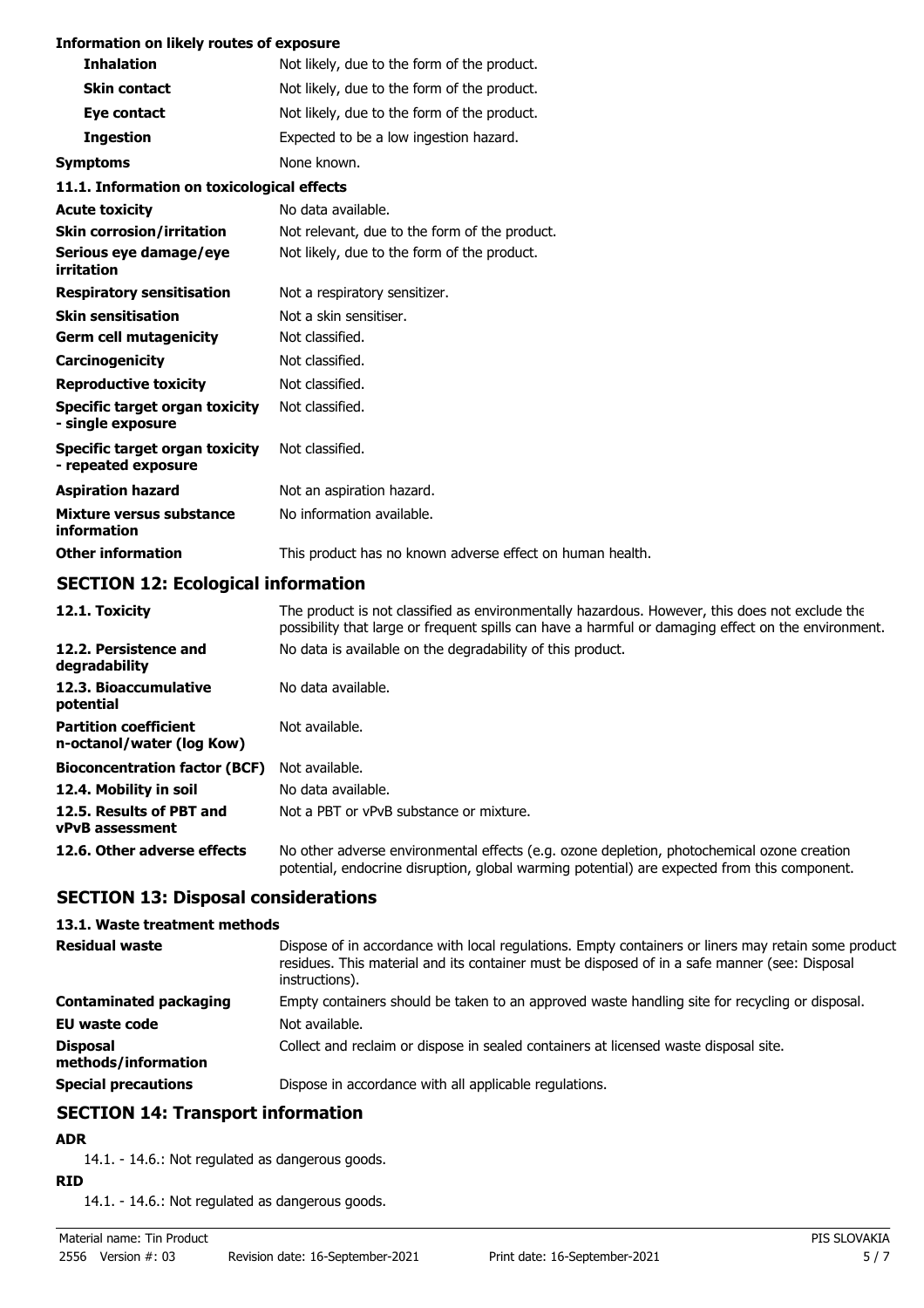## **ADN**

14.1. - 14.6.: Not regulated as dangerous goods.

**IATA**

14.1. - 14.6.: Not regulated as dangerous goods.

## **IMDG**

14.1. - 14.6.: Not regulated as dangerous goods.

# **SECTION 15: Regulatory information**

## **15.1. Safety, health and environmental regulations/legislation specific for the substance or mixture**

## **EU regulations**

**Regulation (EC) No. 1005/2009 on substances that deplete the ozone layer, Annex I and II, as amended** Not listed.

**Regulation (EU) 2019/1021 On persistent organic pollutants (recast), as amended**

Not listed.

**Regulation (EU) No. 649/2012 concerning the export and import of dangerous chemicals, Annex I, Part 1 as amended**

Not listed.

**Regulation (EU) No. 649/2012 concerning the export and import of dangerous chemicals, Annex I, Part 2 as amended**

Not listed.

**Regulation (EU) No. 649/2012 concerning the export and import of dangerous chemicals, Annex I, Part 3 as amended**

Not listed.

**Regulation (EU) No. 649/2012 concerning the export and import of dangerous chemicals, Annex V as amended** Not listed.

**Regulation (EC) No. 166/2006 Annex II Pollutant Release and Transfer Registry, as amended** Not listed.

**Regulation (EC) No. 1907/2006, REACH Article 59(10) Candidate List as currently published by ECHA** Not listed.

## **Authorisations**

**Regulation (EC) No. 1907/2006, REACH Annex XIV Substances subject to authorization, as amended** Not listed.

### **Restrictions on use**

**Regulation (EC) No. 1907/2006, REACH Annex XVII Substances subject to restriction on marketing and use as amended**

Not listed.

**Directive 2004/37/EC: on the protection of workers from the risks related to exposure to carcinogens and mutagens at work, as amended.**

Not listed.

### **Other EU regulations**

**Directive 2012/18/EU on major accident hazards involving dangerous substances, as amended**

Not listed.

**National regulations** Not available. **15.2. Chemical safety** Not available. **assessment**

# **SECTION 16: Other information**

| Follow training instructions when handling this material. |
|-----------------------------------------------------------|
|                                                           |